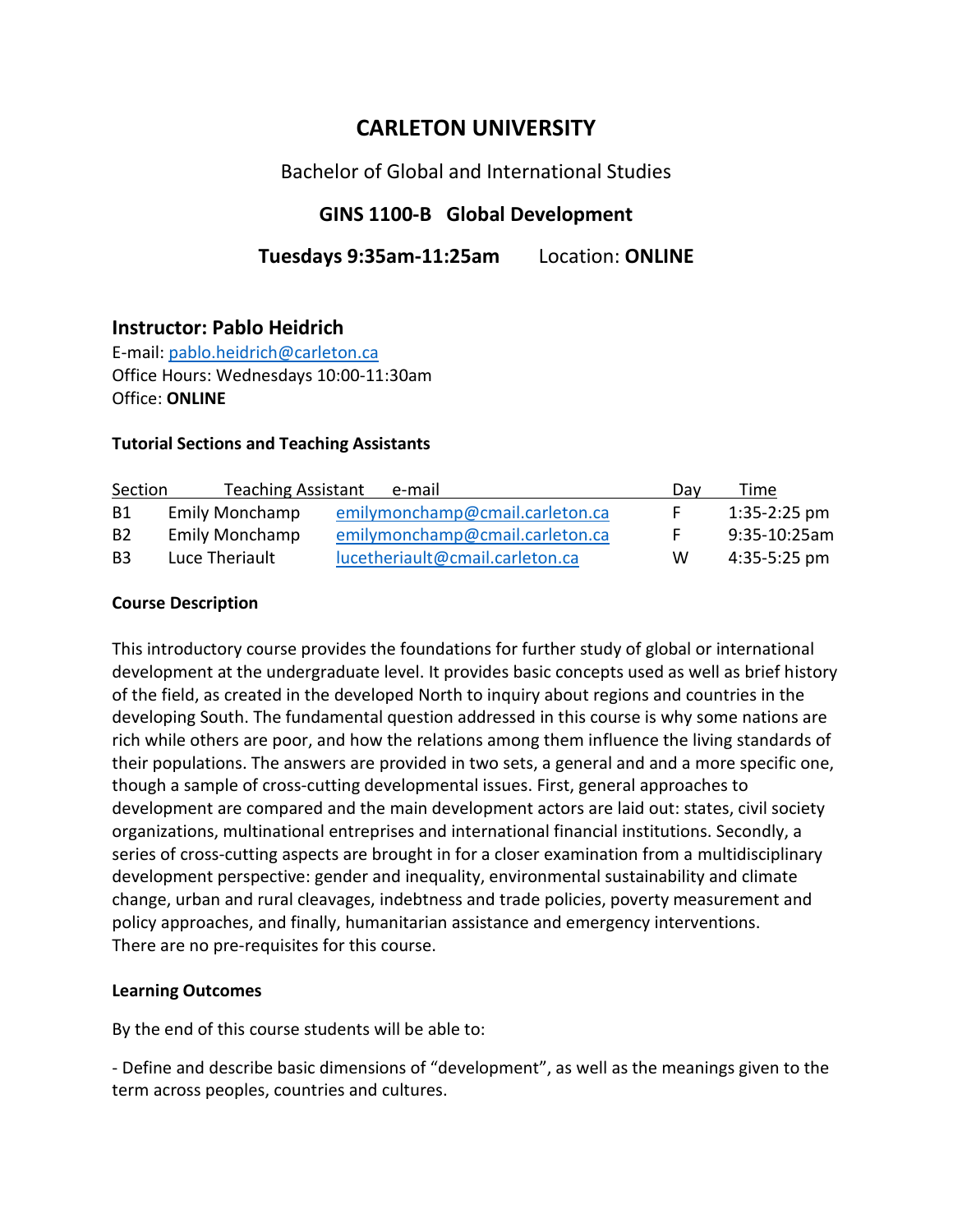- Understand how the historical experience of North-South relations constructs the evolving Northern theories of global or international development.

- Critically evaluate the main policy debates on development policy regarding gender, environment, economic globalization, poverty alliviation and emergency humanitarian responses.

- Observe how development policy analysis and theoretical discussions are carried out at global, regional, national and local levels, being aware of the resulting influences across them.

- Contextualize the Canadian and other Northern debates on international aid and the roles of NGOs and civil society in international cooperation.

- Make better educated choices in regards to what sub-fields and/or geographical areas of specialization to follow if decided to go forward with development studies.

### **ONLINE Class Format and Expectations**

Our weekly classes will be made up of **one pre-recorded lecture** of 30-45 minutes, **an optional one hour** question and answer session with the professor, and **an obligatory 50-minutes** discussion session online with the assigned Teaching Assistant.

Pre-recorded lectures will provide the theoretical and conceptual basis for each general aspect, actors and topics, including clarification of key concepts and examples of how they can be applied. The optional Q&A session with the professor will supply opportunity to review and discuss course material in a voluntary but plenary context. The smaller discussion sessions (of obligatory attendance) will add further examples and clarifications, sometimes in debate format, as well as to advance in the research needed to produce the final writing assignment.

Informed and active participation is expected to all weekly discussion sessions. Informed is defined as having done all required readings prior to each class. Active participation is defined as making questions, providing comments, or volunteering answers during the discussion sessions, reflecting one's informed readings.

If you do not watch the pre-recorded lectures, do not attend the Q&A sessions, and/or miss tutorial (discussion session) you will still be examined on all course material discussed on those ocassions at the time of bi-weekly evaluations.

Note on punctuality and ONLINE behavior: Late arrival or early departure from a lecture or discussion session is disruptive. Please, keep respectful behavior on-screen and on-mike at all times. Breaks from any of that will be counted against your overall evaluation.

It is **HIGHLY ENCOURAGED** that you keep your video feed on during the times you are attending the Q&A sessions with the professor or the discussion sessions with your Teaching Assistant.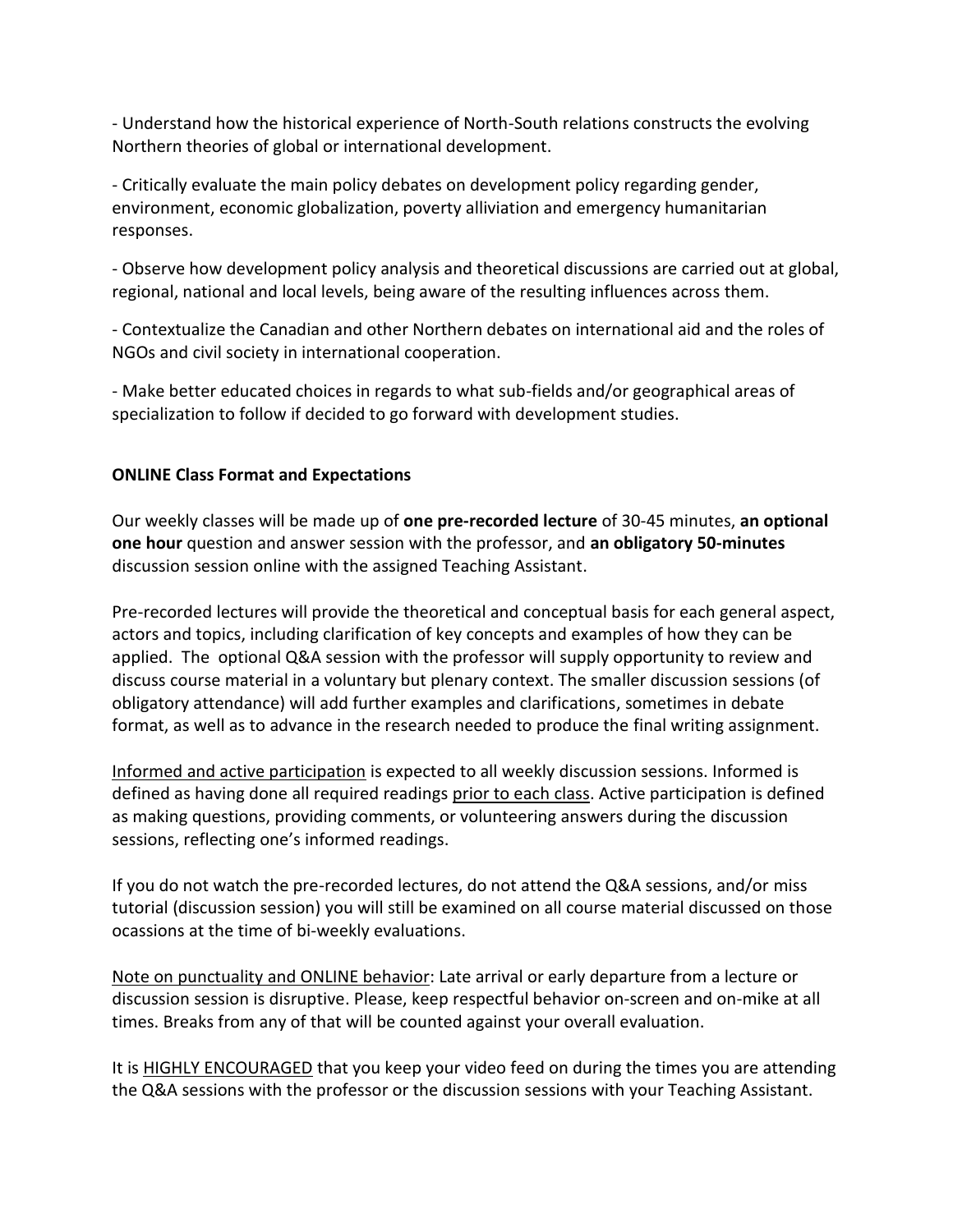#### **Evaluation and Grading**

Discussion Sessions participation 20% full attendance **PLUS** active participation Weekly evaluations (5 best of 6) 50% every two weeks through the term. Country Report (writing assignment) 30% due one week into examination period.

*No make-up weekly evaluations are given without a medical certificate provided within 2 days of the missed exam.* 

*No extensions on the country report are given for any reason. Penalty for late submission of the writing assignment is one grade point (ie. from A to A-) per day.* 

#### *Bi-Weekly evaluations*

Six bi-weekly evaluations will be done in the course. They will include multiple choice, truefalse, short definitional questions and occassionally, a short essay question (less than 250 words). They will each cover all class material given that week, **defined as the sum of readings, lectures, and discussion sessions**. The five best results will be included in the calculation of the final grade. They will account for 50% of the total.

The evaluations will be done during the lecture time, on Mondays from 2:35 to 4:25pm. The time allowed for the exercise will be approximately 40 minutes, to be completed in the 110 minutes window assigned to the course in Carleton's schedule.

### *Country Report (writing assignment)*

Students are expected to write **a 20-page double-spaced paper**, including bibliography, on a developing country assigned during the first weeks of class. The paper should be an original account of the recent and current state of development of a that nation, sourced from publicly available literature, particularly scholarly literature. Most sources in each topic must be academic, but other sources, such as news media, magazines or newspapers can be used as auxiliary.

The paper will be structured in 9 sections, plus an introduction and a conclusion. Each section will correspond to one of the development topics covered in classes 4 to 12. The introduction will provide basic details on the country assigned. The conclusions will summarize your evidence-based assessment of what have been the main developmental challenges and opportunities of the assigned country, and look forward 5 to 10 years from now as to what are the likely outcomes.

It is an essential requirement that the paper includes statistical (as well as anecdotal) evidence of each of the topics you are covering, as well as different or opposing points of view in regards to your case.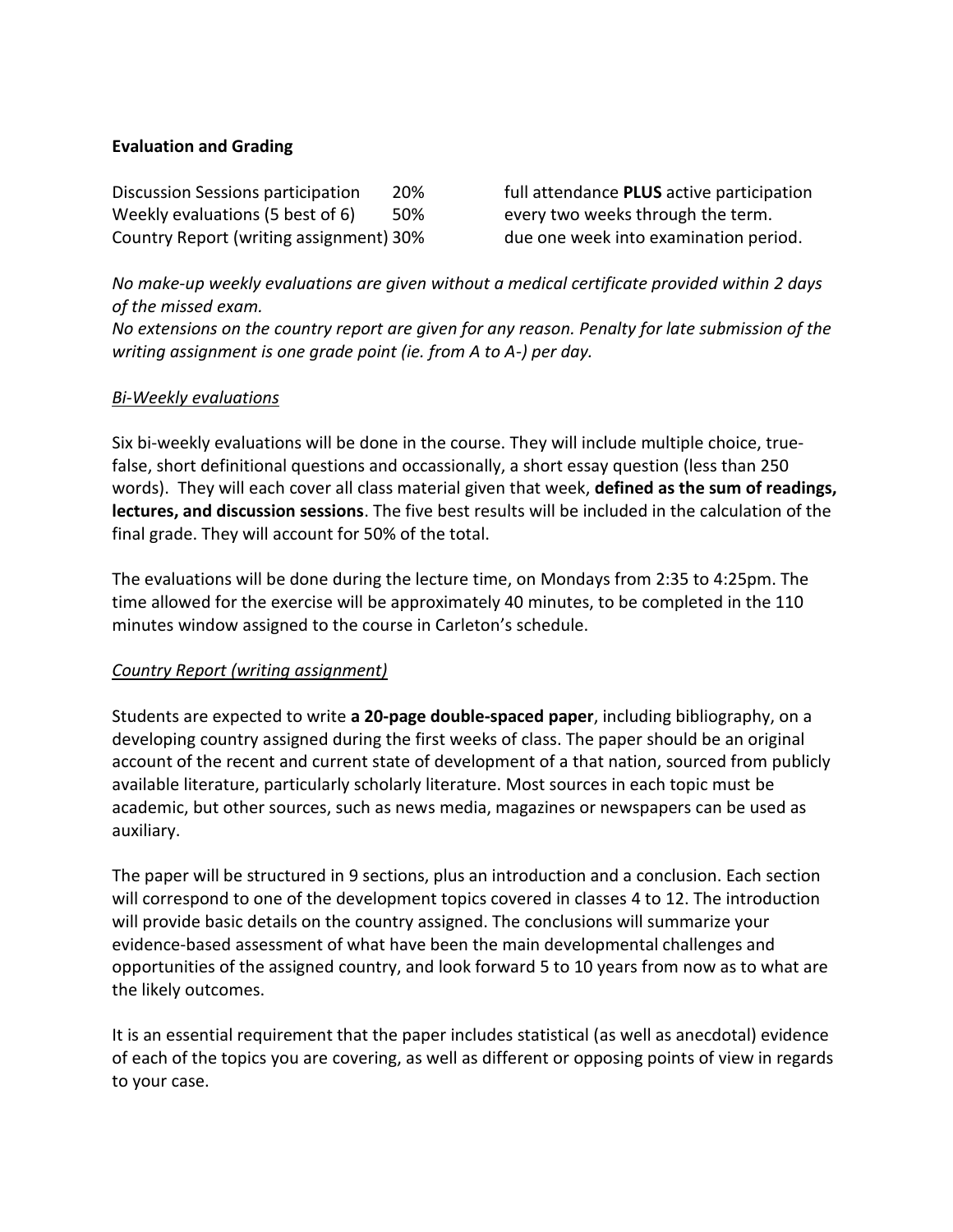The most important aspect of the paper is to demonstrate your full understanding of key concepts from each of the development topics that we will be studying in the semester, and make successful applications to current, relevant issues of the developing country chosen. The writing assignment is **due in electronic form one week into examination period.**

#### **Textbooks and Other Readings**

Introduction to International Development: Approaches, Actors, Issues, and Practice. **4 th edition** by Paul A. Haslam (Author), Jessica Schafer (Author), Pierre Beaudet (Author) At Carleton Library: [https://ocul](https://ocul-crl.primo.exlibrisgroup.com/permalink/01OCUL_CRL/1gorbd6/alma991022840329305153)[crl.primo.exlibrisgroup.com/permalink/01OCUL\\_CRL/1gorbd6/alma991022840329305153](https://ocul-crl.primo.exlibrisgroup.com/permalink/01OCUL_CRL/1gorbd6/alma991022840329305153) Or paper version: [https://www.amazon.ca/Introduction-International-Development-Approaches-](https://www.amazon.ca/Introduction-International-Development-Approaches-Practice/dp/0199036438)[Practice/dp/0199036438](https://www.amazon.ca/Introduction-International-Development-Approaches-Practice/dp/0199036438) Other recommended readings will be posted through CU Learn.

#### **Weekly Schedule**

#### **Class 1 (January 11) Information, Grading and Logistics**

*General explanations on course expectations, online communications, evaluations. Countries for writing assignment are assigned.* 

**Class 2 (January 11):** History of Development as a Concept Textbook, Chapters 1, pp. 3-18

**Class 3 (January 18):** Colonialism as a Preface to Development Textbook, Chapter 2, pp. 24-40.

**Class 4 (January 25)**: Theories and Praxis of Development

Textbook, Chapter 3, pp. 40-60. Textbook. Chapter 4, pp. 61-72. *Weekly evaluations begin (classes 2 and 3)*

#### **Class 5 (February 1):** States in Developing Countries

Textbook, Chapter 8, pp. 133-147.

#### **Class 6 (February 8):** Aid Agencies and IFIs

Textbook, Chapter 9, pp. 150-166. Textbook, Chapter 10, pp. 168-171. Textbook, Chapter 11, pp. 186-202. *Weekly evaluation (classes 4 and 5)*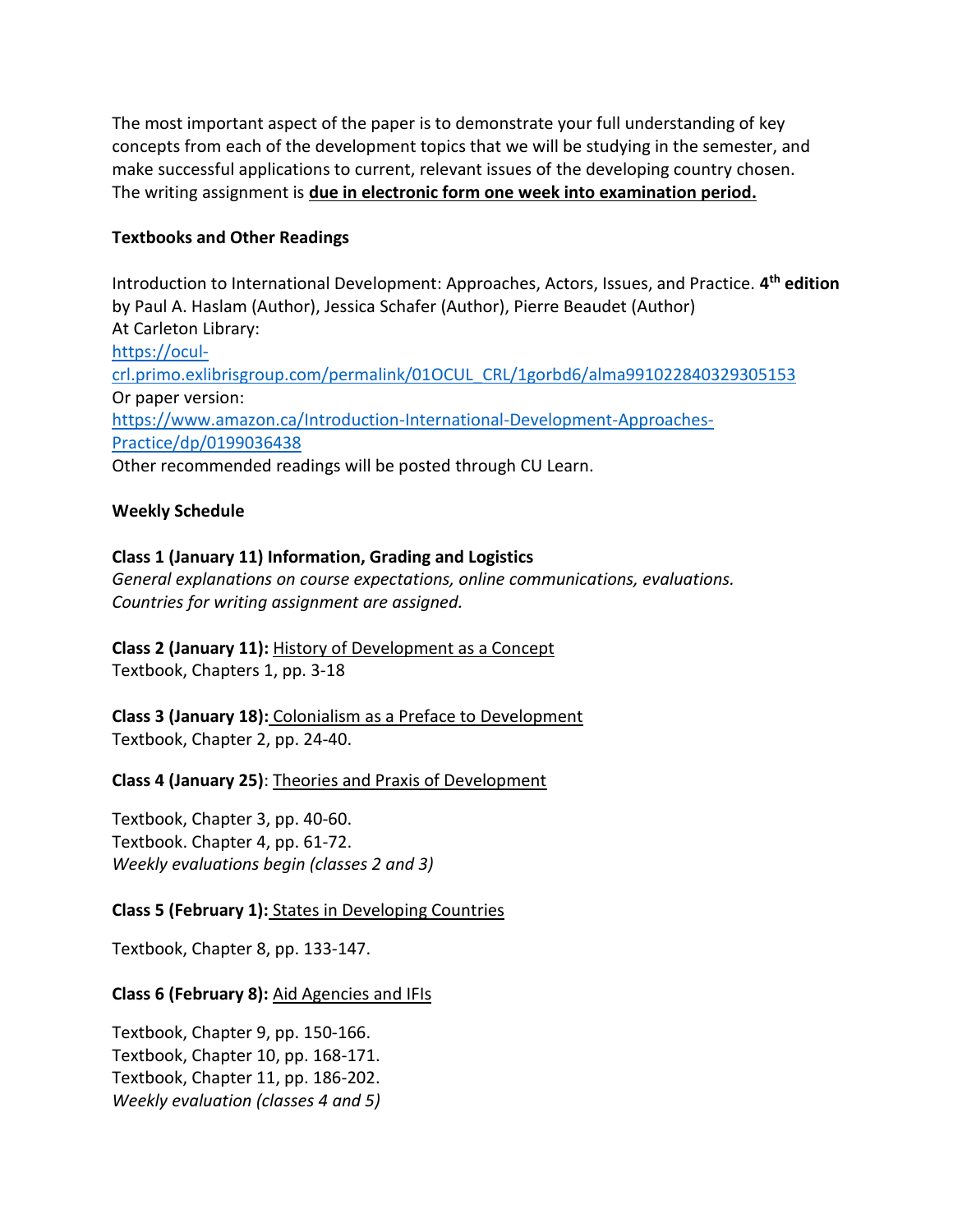#### **Class 7 (February 22):** NGOs, Civil Society and CSR

Textbook, Chapter 13, pp. 225-240. Textbook, Chapter 12, pp. 217-222.

#### **Class 8 (March 1):** Gender Perspectives and Contestations

Textbook, Chapter 6, pp. 94-110. Textbook, Chapter 7, pp. 112-128. *Weekly evaluation.*

#### **Class 9 (March 8):** Environment and Climate Change

Textbook, Chapter 18, pp. 317-336.

#### **Class 10 (March 15)**: Global Trade, Multinational Corporations and Development

Textbook, Chapter 12, pp. 206-216 Textbook, Chapter 16, pp. 282-297 *Weekly evaluation.*

#### **Class 11 (March 22)**: Debt, International Finance and Development

Textbook, Chapters 10, pp. 172-184 Textbook, Chapter 15, pp. 263-280

#### **Class 12 (March 29)**: Urban- and Rural-Specific Development Issues

Textbook, Chapter 19, pp. 337-352 Textbook, Chapter 20, pp. 355-370 *Weekly evaluation.*

#### **Class 13 (April 5)**: Poverty: Measurements and Policy Responses

Textbook, Chapter 26, pp. 467-485 Textbook, Chapter 27, pp. 487-504 *Last weekly evaluation (for classes 12 and 13) will be taken on Monday 11th of April time TBC.*

**Academic Accommodations:** The Paul Menton Centre for Students with Disabilities (PMC) provides services to students with Learning Disabilities (LD), psychiatric/mental health disabilities, Attention Deficit Hyperactivity Disorder (ADHD), Autism Spectrum Disorders (ASD), chronic medical conditions, and impairments in mobility, hearing, and vision. If you have a disability requiring academic accommodations in this course, please contact PMC at 613-520- 6608 or [pmc@carleton.ca](mailto:pmc@carleton.ca) for a formal evaluation. If you are already registered with the PMC,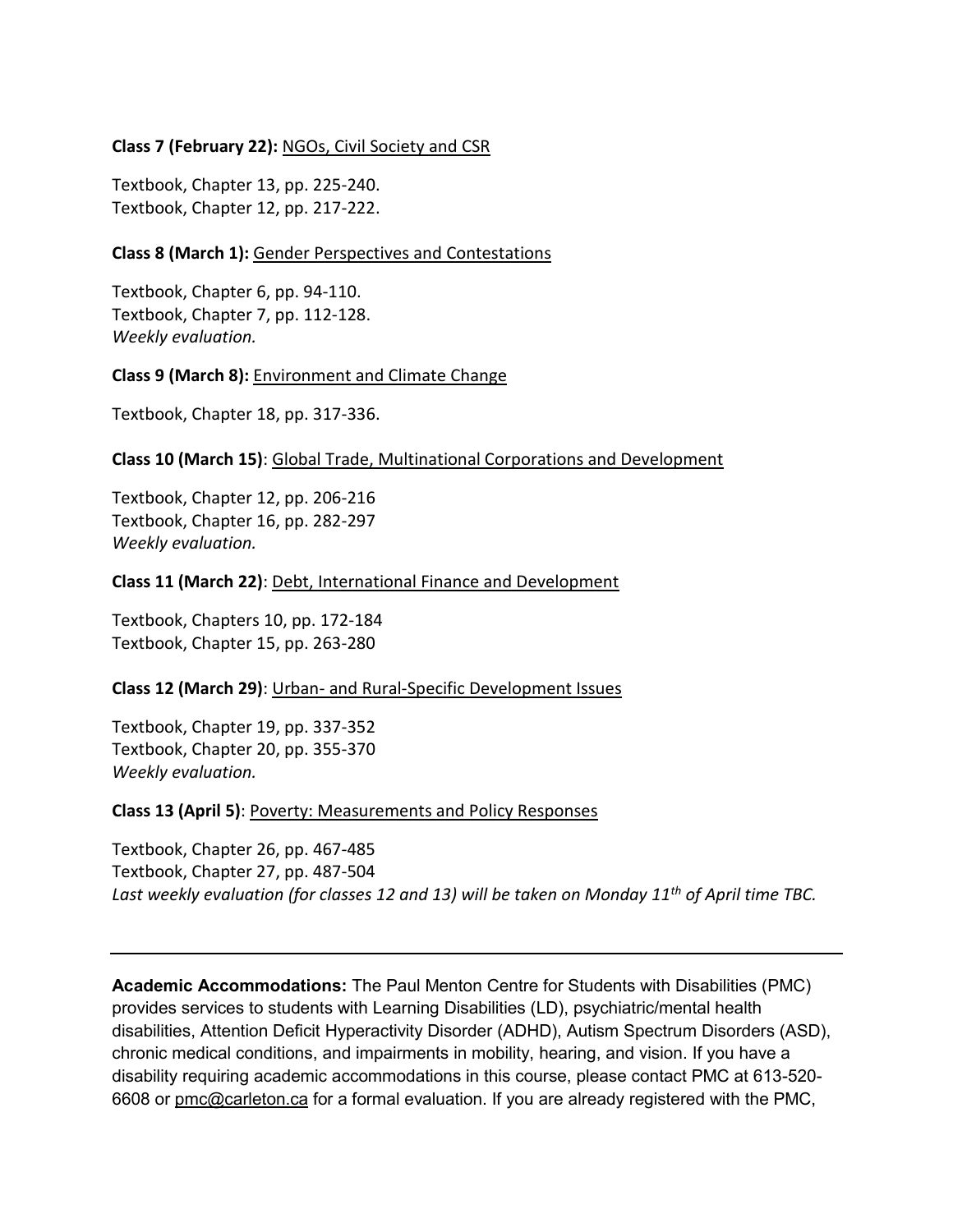contact your PMC coordinator to send me your *Letter of Accommodation* at the beginning of the term, and no later than two weeks before the first in-class scheduled test or exam requiring accommodation (*if applicable*). After requesting accommodation from PMC, meet with me to ensure accommodation arrangements are made. Please consult the PMC website for the deadline to request accommodations for the formally scheduled exam (*if applicable*).

**Accommodation for Religious Observance:** Students requesting accommodation for religious observances should apply in writing to their instructor for alternate dates and/or means of satisfying academic requirements. Such requests should be made during the first two weeks of class, or as soon as possible after the need for accommodation is known to exist, but no later than two weeks before the compulsory academic event. Accommodation is to be worked out directly and on an individual basis between the student and the instructor(s) involved. Instructors will make accommodations in a way that avoids academic disadvantage to the student. Instructors and students may contact an Equity Services Advisor for assistance (www.carleton.ca/equity).

**Accommodation for Pregnancy:** Pregnant students requiring academic accommodations are encouraged to contact an Equity Advisor in Equity Services to complete a *letter of accommodation*. Then, make an appointment to discuss your needs with the instructor at least two weeks prior to the first academic event in which it is anticipated the accommodation will be required.

**Plagiarism:** The University Senate defines plagiarism as "presenting, whether intentional or not, the ideas, expression of ideas or work of others as one's own." This can include:

- reproducing or paraphrasing portions of someone else's published or unpublished material, regardless of the source, and presenting these as one's own without proper citation or reference to the original source;
- submitting a take-home examination, essay, laboratory report or other assignment written, in whole or in part, by someone else;
- using ideas or direct, verbatim quotations, or paraphrased material, concepts, or ideas without appropriate acknowledgment in any academic assignment;
- using another's data or research findings;
- failing to acknowledge sources through the use of proper citations when using another's works and/or failing to use quotation marks;
- handing in "substantially the same piece of work for academic credit more than once without prior written permission of the course instructor in which the submission occurs.

Plagiarism is a serious offence which cannot be resolved directly with the course's instructor. The Associate Deans of the Faculty conduct a rigorous investigation, including an interview with the student, when an instructor suspects a piece of work has been plagiarized. Penalties are not trivial. They may include a mark of zero for the plagiarized work or a final grade of "F" for the course.

**Intellectual Property:** Student or professor materials created for this course (including presentations and posted notes, labs, case studies, assignments and exams) remain the